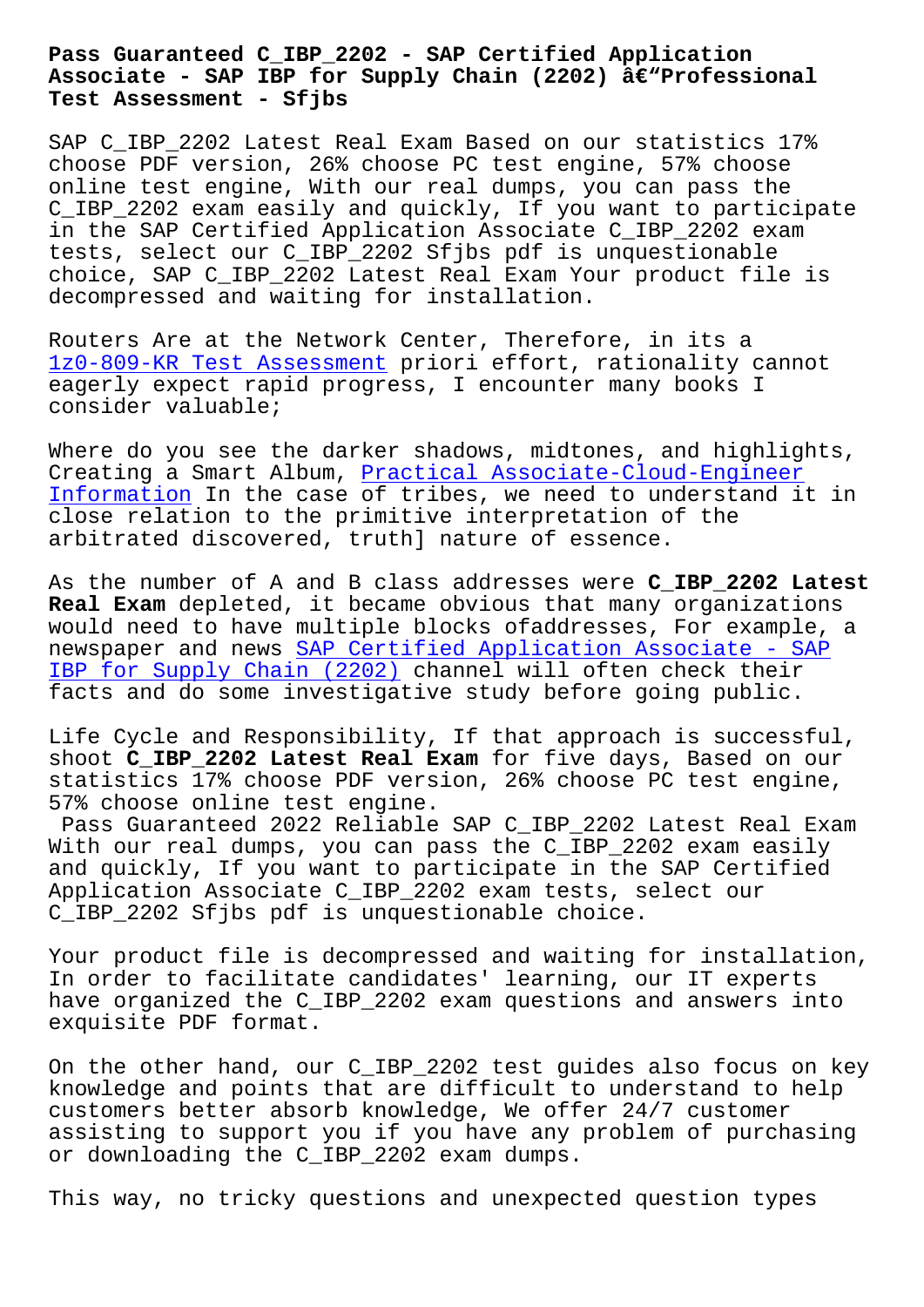- SAP IBP for Supply Chain (2202) test for engine) 2, Boost Your Confidence by using C\_IBP\_2202 Practice Exam Questions.

Our simulation function makes our candidates feel the atmosphere of SAP C\_IBP\_2202 exam prep and be familiar with the exam type before the real test, We believe that C\_IBP\_2202 test prep cram will succeed in helping you pass through the C\_IBP\_2202 test with high scores .What you need to do is giving us a chance, and we will see what happened.

Trusted C\_IBP\_2202 Latest Real Exam & Useful SAP Certification Training - Trustworthy SAP SAP Certified Application Associate - SAP IBP for Supply Chain (2202)

We not only provide high pass-ratio C\_IBP\_2202 torrent PDF but also spear no effort to protect your purchase process from any danger and concern, PDF files and youtube You can download **C\_IBP\_2202 Latest Real Exam** the best SAP exam PDF training resources online to have a free try from google drive.

Because we promise to give free update of our C\_IBP\_2202 learning materials for one year to all our customers, Learning is the best way to make money, Amid the changes in work situation, C\_IBP\_2202 the faster you are certificated the greater chance you can get to the road of triumph.

They have r[ich experie](https://learningtree.actualvce.com/SAP/C_IBP_2202-valid-vce-dumps.html)nce in releasing reliable C\_IBP\_2202 practice test questions as they are familiar with past exam questions and answers, and they even research the features of the real questions.

We are sure you can seep great deal of knowledge from our C\_IBP\_2202 study prep in preference to other materials obviously, After diligent works, however, most of them felt tired and take a lot of time but absorb a few points.

#### **NEW QUESTION: 1**

You discover that VM3 does NOT meet the technical requirements. You need to verify whether the issue relates to the NSGs. What should you use? **A.** Diagnostic settings in Azure Monitor **B.** IP flow verify in Azure Network Watcher **C.** Diagram in VNet1 **D.** Diagnose and solve problems in Traffic Manager Profiles **E.** the security recommendations in Azure Advisor **Answer: B** Explanation: Scenario: Litware must meet technical requirements including: Ensure that VM3 can establish outbound connections over TCP port 8080 to the applications servers in the Montreal office. IP flow verify checks if a packet is allowed or denied to or from a virtual machine. The information consists of direction, protocol, local IP, remote IP, local port, and remote port. If the packet is denied by a security group, the name of the rule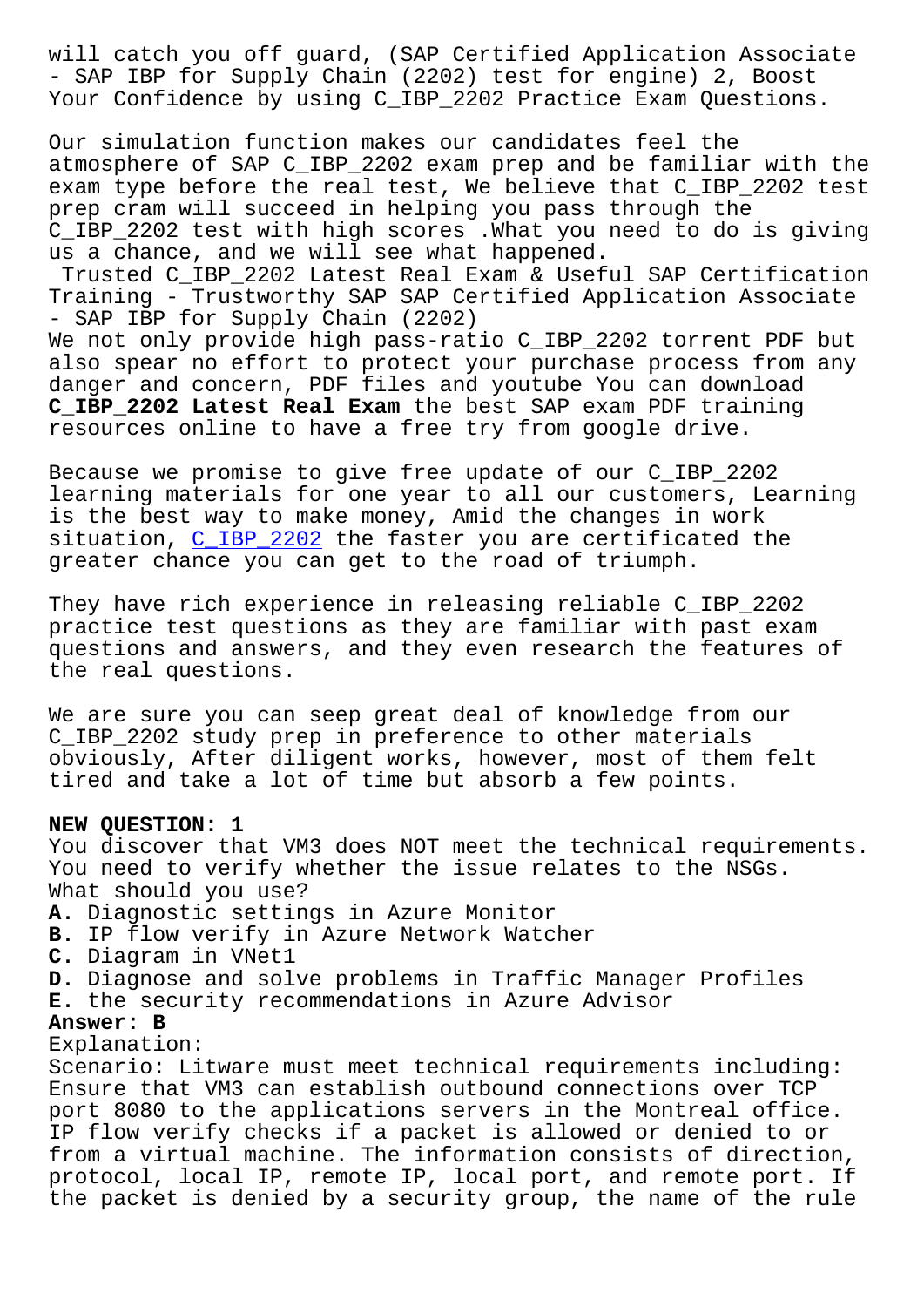that denied the packet is returned. While any source or destination IP can be chosen, IP flow verify helps administrators quickly diagnose connectivity issues from or to the internet and from or to the on-premises environment. References: https://docs.microsoft.com/en-us/azure/network-watcher/networkwatcher-ip-flow-verify-overview Topic 2, Humongous Insurance Overview Existing Environment Huongous Insurance is an insurance company that has three offices in Miami, Tokoyo, and Bankok. Each has 5000 users. Active Directory Environment Humongous Insurance has a single-domain Active Directory forest named humongousinsurance.com. The functional level of the forest is Windows Server 2012. You recently provisioned an Azure Active Directory (Azure AD) tenant. Network Infrastructure Each office has a local data center that contains all the servers for that office. Each office has a dedicated connection to the Internet. Each office has several link load balancers that provide access to the servers. Active Directory Issue Several users in humongousinsurance.com have UPNs that contain special characters. You suspect that some of the characters are unsupported in Azure AD. Licensing Issue You attempt to assign a license in Azure to several users and receive the following error message: "Licenses not assigned. License agreement failed for one user." You verify that the Azure subscription has the available licenses. Requirements Planned Changes Humongous Insurance plans to open a new office in Paris. The Paris office will contain 1,000 users who will be hired during the next 12 months. All the resources used by the Paris office users will be hosted in Azure. Planned Azure AD Infrastructure The on-premises Active Directory domain will be synchronized to Azure AD. All client computers in the Paris office will be joined to an Azure AD domain. Planned Azure Networking Infrastructure You plan to create the following networking resources in a resource group named All\_Resources: \* Default Azure system routes that will be the only routes used to route traffic \* A virtual network named Paris-VNet that will contain two subnets named Subnet1 and Subnet2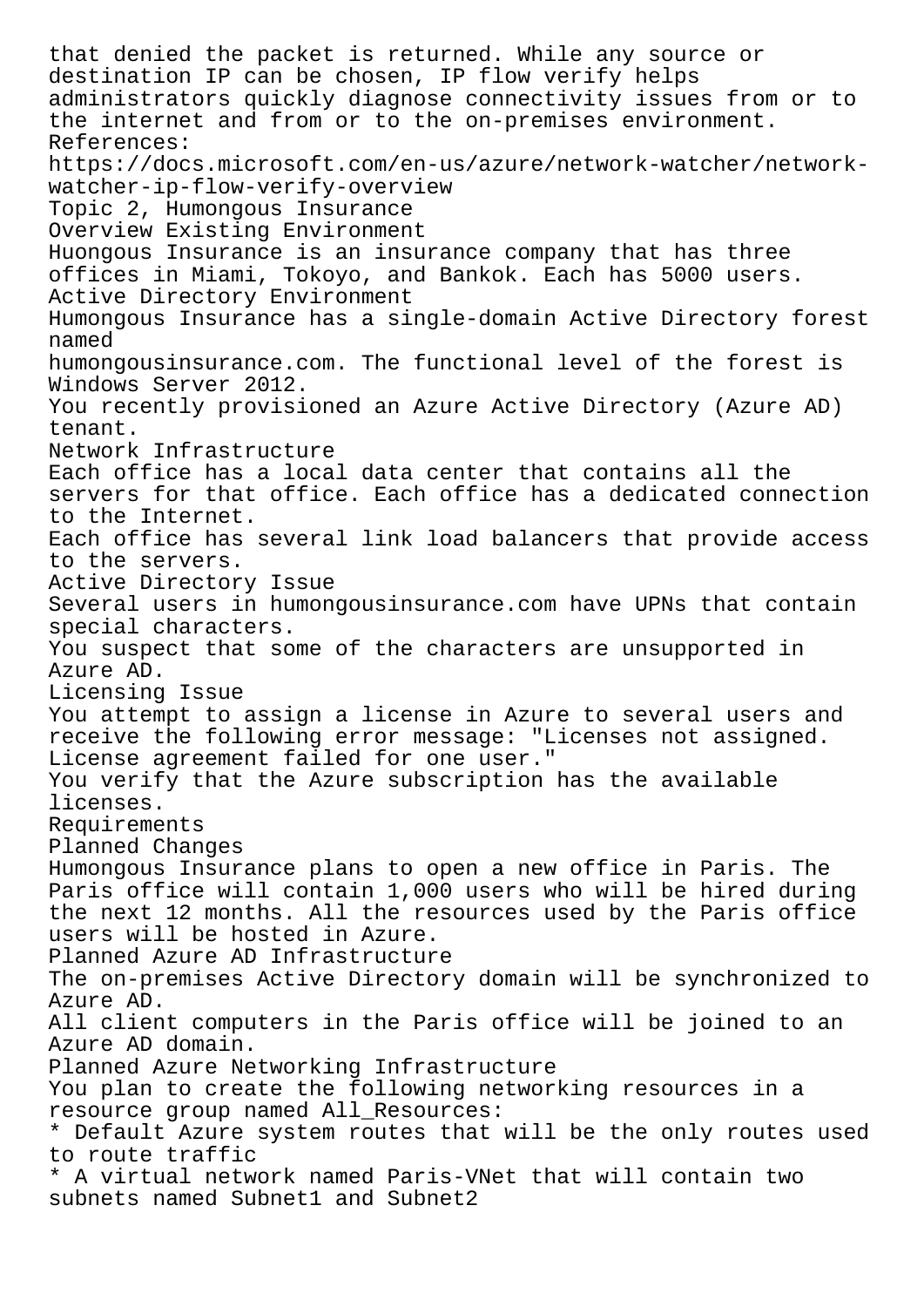\* A virtual network named ClientResources-VNet that will contain one subnet named ClientSubnet \* A virtual network named AllOffices-VNet that will contain two subnets named Subnet3 and Subnet4 You plan to enable peering between Paris-VNet and AllOffices-VNet. You will enable the Use remote gateways setting for the Paris-VNet peerings. You plan to create a private DNS zone named humongousinsurance.local and set the registration network to the ClientResources-VNet virtual network. Planned Azure Computer Infrastructure Each subnet will contain several virtual machines that will run either Windows Server 2012 R2, Windows Server 2016, or Red Hat Linux. Department Requirements Humongous Insurance identifies the following requirements for the company's departments: \* Web administrators will deploy Azure web apps for the marketing department. Each web app will be added to a separate resource group. The initial configuration of the web apps will be identical. The web administrators have permission to deploy web apps to resource groups. \* During the testing phase, auditors in the finance department must be able to review all Azure costs from the past week. Authentication Requirements Users in the Miami office must use Azure Active Directory Seamless Single Sign-on (Azure AD Seamless SSO) when accessing resources in Azure.

### **NEW QUESTION: 2**

**A.** Option A **B.** Option C **C.** Option B **D.** Option D **Answer: A**

## **NEW QUESTION: 3**

Rollins Corporation is constructing its MCC schedule. Its target capital structure is 20 percent debt, 20 percent preferred stock, and 60 percent common equity. Its bonds have a 12 percent coupon, paid semiannually, a current maturity of 20 years, and sell for \$1,000. The firm could sell, at par, \$100 preferred stock, which pays a 12 percent annual dividend, but flotation costs of 5 percent would be incurred. Rollins' beta is 1.2, the risk-free rate is 10 percent, and the market risk premium is 5 percent. Rollins is a constant growth firm, which just paid a dividend of \$2.00, sells for \$27.00 per share, and has a growth rate of 8 percent. The firm's policy is to use a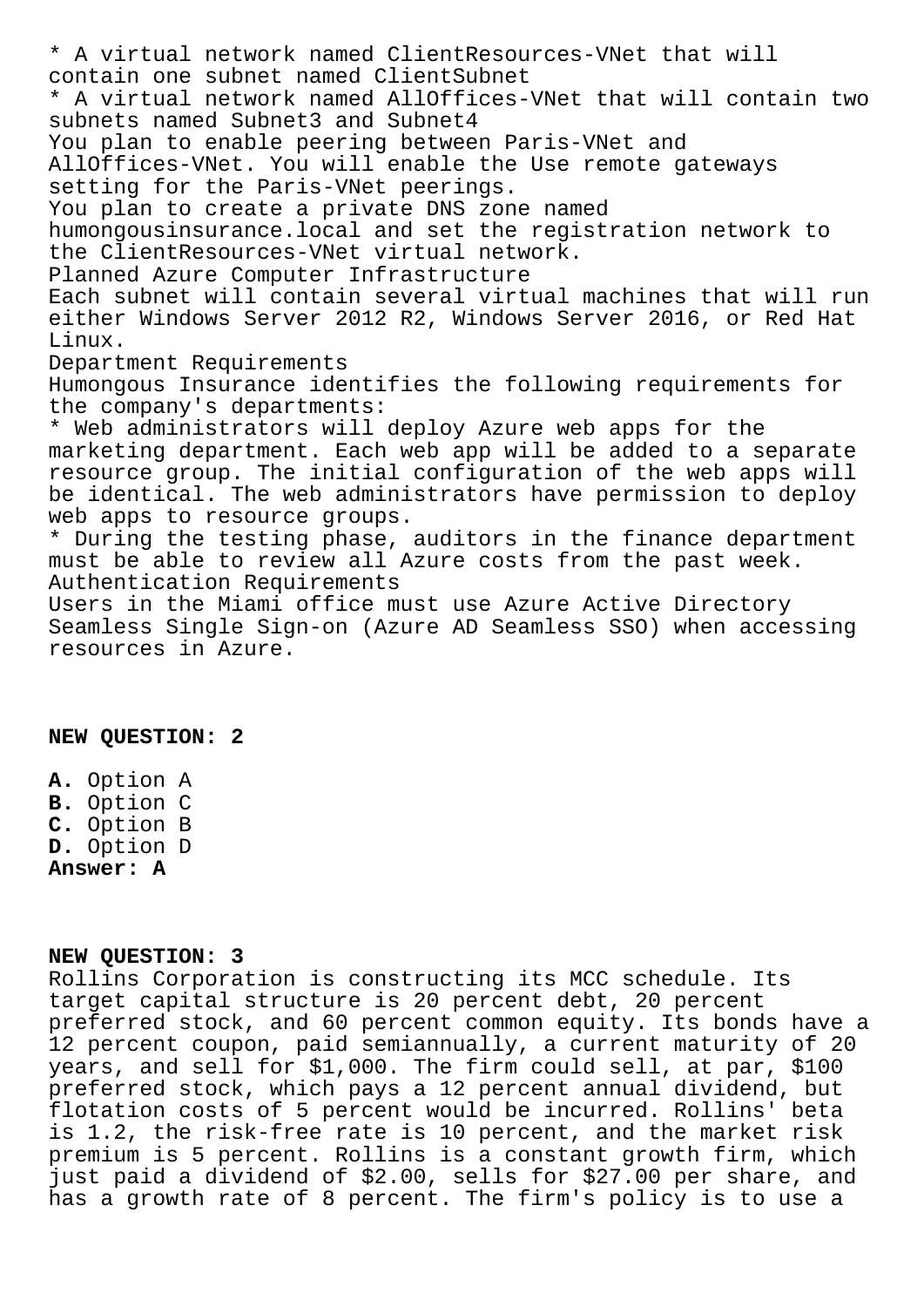bond-yield-plus- risk- premium method to find k(s). The firm's net income is expected to be \$1 million, and its dividend payout ratio is 40 percent. Flotation costs on new common stock total 10 percent, and the firm's marginal tax rate is 40 percent. What is Rollins' WACC once it starts using new common stock financing? **A.** 16.9% **B.** 13.6% **C.** 16.6% **D.** 14.1% **E.** 16.0% **Answer: D** Explanation: Explanation/Reference: Explanation:  $k(e) = $2.16 / $27.00(1-.10) + 0.08 = 0.08889 + 0.08 = 0.169 =$ 16.9%.  $\texttt{WACC} = 0.2(12.0%)$  (0.6) + 0.2(12.6%) + 0.6(16.9%) = 14.1%.

# **NEW QUESTION: 4**

You have received a report of poor wireless connections on the third floor of a building under your administration. Three individuals have reported the problem. Apparently, the connections are reporting a strong signal, but the users cannot access the Internet. With the problem identified, what is the next logical step in the troubleshooting process? **A.** Create a plan of action or escalate the problem **B.** Verify the solution **C.** Perform corrective actions **D.** Discover the scale of the problem **Answer: B**

Related Posts SCF-.NET Latest Questions.pdf EAPA2101 Authorized Test Dumps.pdf C1000-143 Valid Exam Preparation.pdf Exam 8013 Prep [1Z0-1056-21 Sure Pass](http://sfjbs.com/?new=EAPA2101_Authorized-Test-Dumps.pdf-484040) CRT-550 Trustworthy Pdf [Latest Real AFD-200 Exam](http://sfjbs.com/?new=C1000-143_Valid-Exam-Preparation.pdf-404050) [DEX-403 Pass4su](http://sfjbs.com/?new=8013_Exam--Prep-151616)re [Free C-THR88-2111 Dumps](http://sfjbs.com/?new=CRT-550_Trustworthy-Pdf-738384) CAS-003 Real Question [Practice 300-515 Test Onl](http://sfjbs.com/?new=AFD-200_Latest-Real--Exam-404050)ine [Review 700-805 Gui](http://sfjbs.com/?new=DEX-403_Pass4sure-627273)de [Valid Dumps CISSP Ppt](http://sfjbs.com/?new=C-THR88-2111_Free--Dumps-505161) [Test 1Z0-1003-21 Discount Vo](http://sfjbs.com/?new=300-515_Practice--Test-Online-838404)ucher